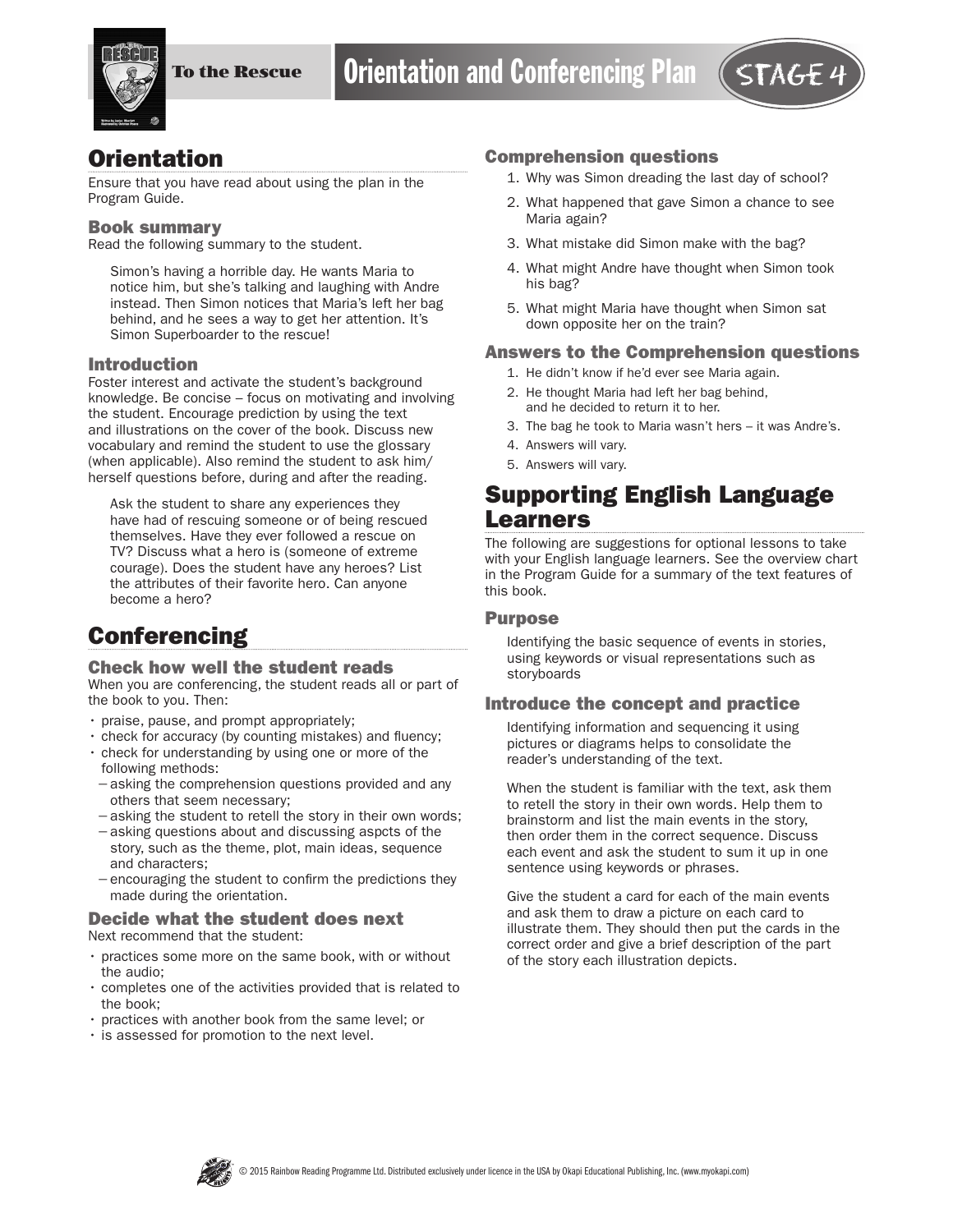

**Cloze Activity** 



Name:.............................................................................................................................. Date:..............................................

Introduction: Simon's having a horrible day. He wants Maria to notice him, but she's talking and laughing with Andre instead. Then Simon notices that Maria's left her bag behind, and he sees a way to get her attention. It's Simon Superboarder to the rescue!

Errors M S

It was the day Simon had been dreading, the last day of school. Would he \_\_\_\_\_\_\_ see Maria again? "I \_\_\_\_\_\_ to wait for my \_\_\_\_\_\_," Maria said to him. "\_\_\_\_\_\_\_ going to catch the \_\_\_\_\_\_\_ downtown to Mom's office. \_\_\_\_\_\_\_ you want to wait \_\_\_\_\_\_\_ me?" "Yeah," said Simon. "
<u>
sate "contracted"</u> be great." He sat 
state state to Maria. Then Andre \_\_\_\_\_\_\_ along. Andre sat \_\_\_\_\_\_ on the other side \_\_\_\_\_\_\_\_ Maria and started talking \_\_\_\_\_\_\_ her. Simon stared at \_\_\_\_\_\_ feet, feeling miserable. He \_\_\_\_\_\_\_ to be the one \_\_\_\_\_\_ with Maria. Maria's brother \_\_\_\_\_\_\_\_. "See you," said Maria. Simon \_\_\_\_\_\_\_ there for a \_\_\_\_\_\_\_ time, feeling even more \_\_\_\_\_\_\_. "What a horrible day," \_\_\_\_\_\_\_ groaned aloud. "Lost your \_\_\_\_\_\_\_\_\_?" Andre sneered. He pressed \_\_\_\_\_\_\_ shoe down hard on Simon's . Simon looked down, \_\_\_\_\_\_\_ that's when he saw Maria's bag.

| <b>Accuracy Chart</b> (Exact word replacement only) |              |                    | <b>Errors</b>                                                                           |
|-----------------------------------------------------|--------------|--------------------|-----------------------------------------------------------------------------------------|
| <b>Words Entered</b>                                | <b>Score</b> | Level              | $M$ = Meaning (makes sense) $\_\_\_\_\_\$ S = Syntax (sounds right) $\_\_\_\_\_\_\_\_\$ |
| More than 11 correct                                |              | Independent        | Seen $\subset$<br>Unseen $\subset$<br>Heard C                                           |
| 10 or 11 correct                                    |              | Instructional      | Comments:                                                                               |
| Fewer than 10 correct                               |              | <b>Frustration</b> |                                                                                         |



© 2015 Rainbow Reading Programme Ltd. Distributed exclusively under licence in the USA by Okapi Educational Publishing, Inc. (www.myokapi.com)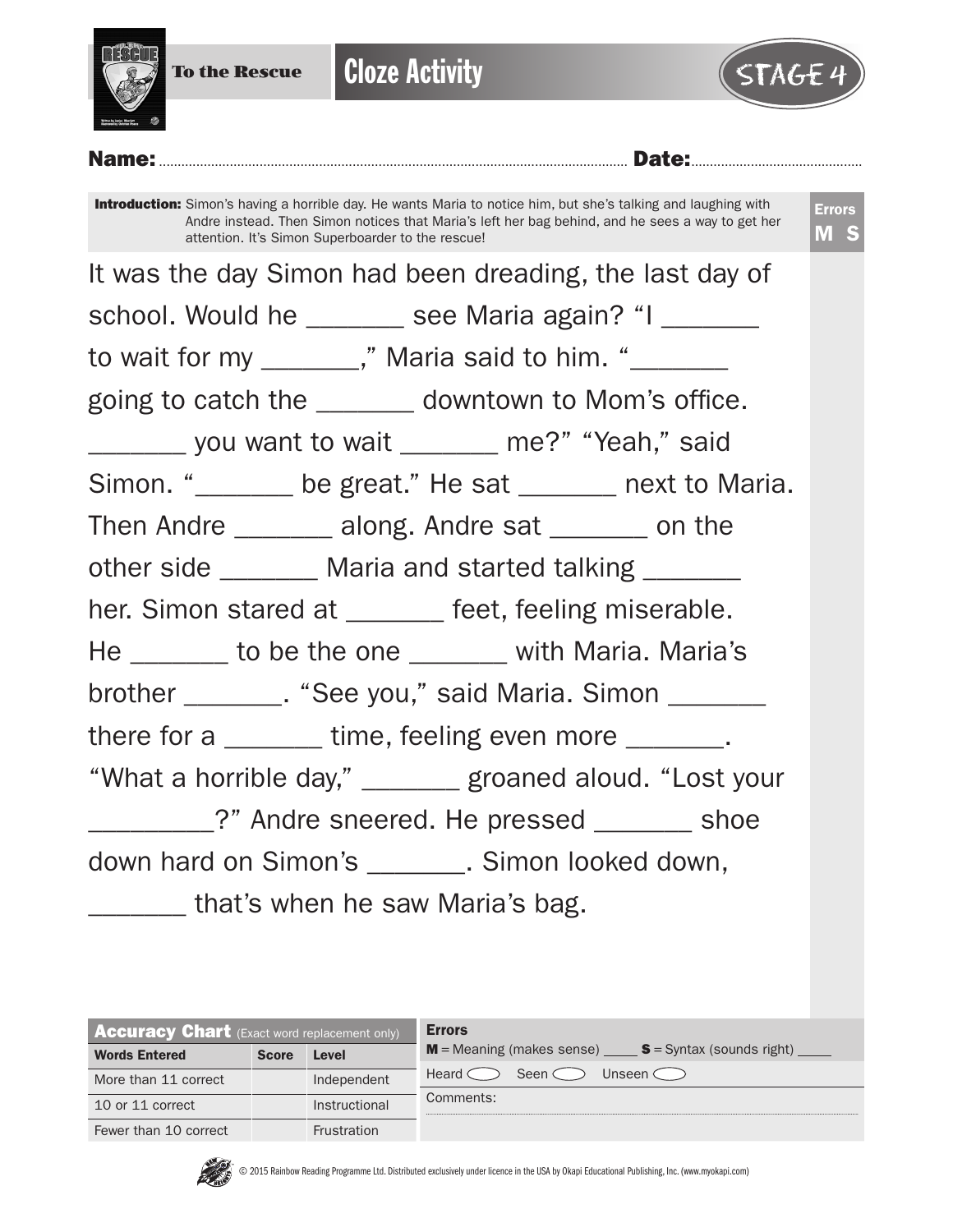

Simon had been dreading the last day of school. Would he ever see Maria again? Maria sat down beside Simon to wait for her brother. Then Andre came along and sat on the other side of Maria and started talking to her. Simon felt miserable. Maria's brother arrived.

"See you," said Maria. Simon sat there for a long time. Then he looked down and saw Maria's bag. He'd have to get it back to her. Simon grabbed Maria's bag, kicked his board onto the sidewalk, and was off! Simon checked behind him, and there was Andre chasing him on his own board.

Andre looked mean. Simon saw a crossing ahead. He crouched on the edge of the curb in front of a woman holding a big bag. Then the lights turned green, and Simon shot away. He saw Maria ahead. "Hey! Maria!" he shouted. Simon did a perfect 360 stop and caught his board. Simon handed Maria's bag to her.

That's when he saw her bag right there on her back! "Hi," Maria said. "Why are you giving me Andre's bag? Andre's bag is the same as mine except it's dirtier." Maria and her brother disappeared down the subway steps. Simon heard an angry shout. He turned to see Andre.

Simon threw Andre's bag at him and just managed to catch a train before Andre was through the turnstile. He flung himself down in a seat and saw Maria sitting opposite him. He smiled. She smiled. Maybe today wasn't going to be so horrible after all.

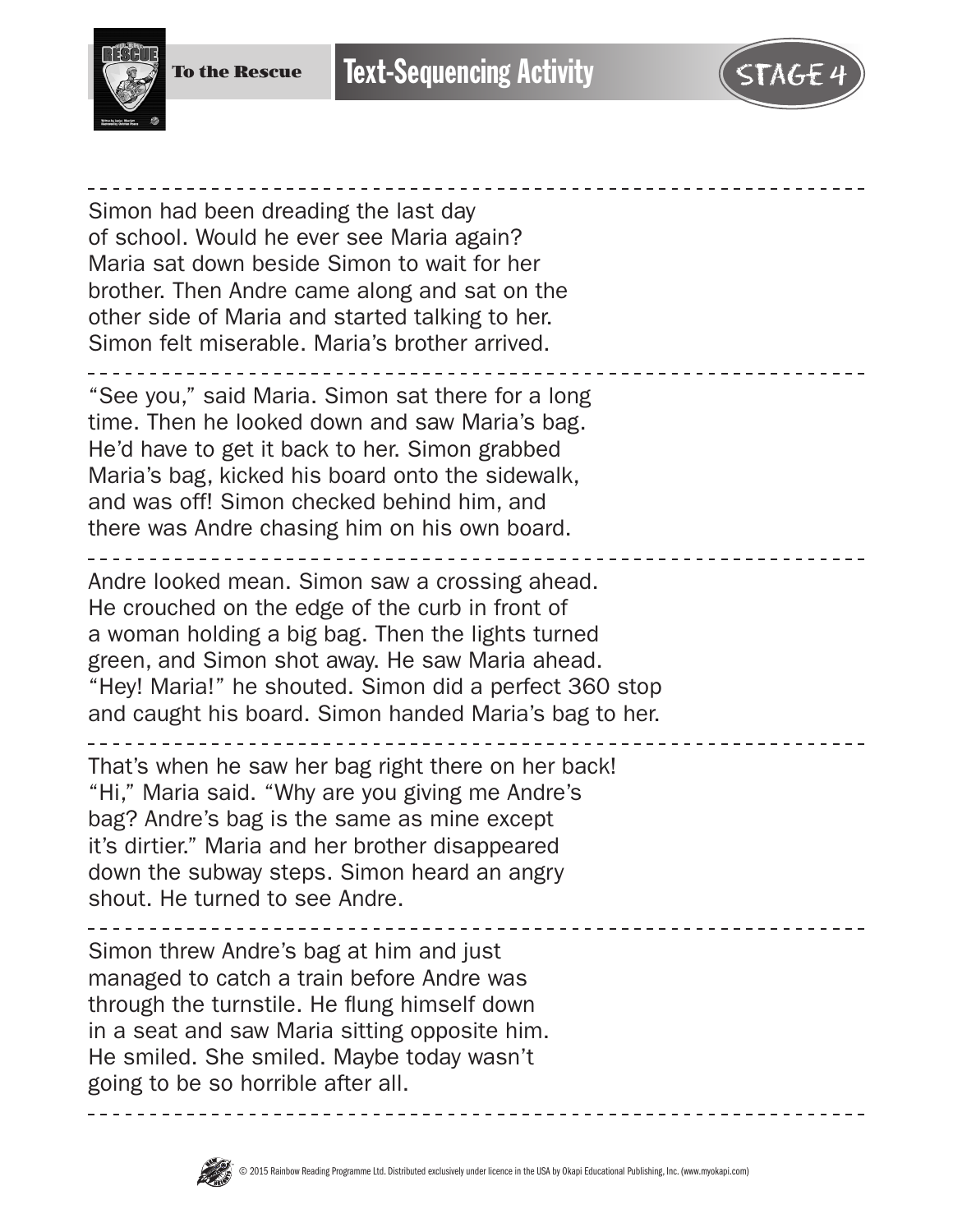To the Rescue



## Name:.............................................................................................................................. Date:..............................................

Words can be found in these directions:



The letter in each square can only be used in one word.

Words to find:

| $\mathbf b$                                          | r            | $\mathbf 0$               | t                                                            | h            | e           | r                                                  | $\mathbf b$ | e           | h                                                              | İ           | n                                                            | $\mathsf{d}$ |  |
|------------------------------------------------------|--------------|---------------------------|--------------------------------------------------------------|--------------|-------------|----------------------------------------------------|-------------|-------------|----------------------------------------------------------------|-------------|--------------------------------------------------------------|--------------|--|
| $\mathbf d$                                          | $\mathbf O$  | $\mathbf b$               | $\mathbf O$                                                  | a            | r           | d                                                  | p           | t           | h                                                              | i           | S                                                            | $\mathbf S$  |  |
| $\mathbf O$                                          | a            | f                         | W                                                            | a            | İ           | t                                                  | i           | n           | g                                                              | İ           | n                                                            | k            |  |
| W                                                    | h            | I                         | f                                                            | I            | $\mathbf 0$ | $\mathbf O$                                        | k           | İ           | n                                                              | g           | W                                                            | a            |  |
| n                                                    | e            | W                         | $\mathbf O$                                                  | i            | p           | ${\mathsf S}$                                      | $\mathbf 0$ | e           | S                                                              | h           | h                                                            | t            |  |
| t                                                    | r            | h                         | $\mathbf C$                                                  | $\mathsf{n}$ | $\mathbf C$ | $\mathbf 0$                                        | p           | $\mathbf C$ | h                                                              | e           | e                                                            | e            |  |
| $\mathbf O$                                          | $\mathbf O$  | e                         | $\mathbf O$                                                  | W            | g           | e                                                  | p           | $\mathbf 0$ | $\mathbf 0$                                                    | a           | e                                                            | r            |  |
| W                                                    | e            | $\mathsf{n}$              | $\mathbf 0$                                                  | h            | W           | r                                                  | $\mathbf 0$ | I           | U                                                              | r           | I                                                            | U            |  |
| n                                                    | a            | $\boldsymbol{\mathsf{X}}$ | I                                                            | a            | a           | e                                                  | S           | $\mathbf d$ | t                                                              | t           | $\mathbf S$                                                  | f            |  |
| a                                                    | $\mathsf{s}$ | n                         | $\mathbf C$                                                  | t            | I           | a                                                  | i           | k           | W                                                              | a           | S                                                            | r            |  |
| S                                                    | e            | e                         | g                                                            | e            | I           | $\mathbf C$                                        | t           | t           | İ                                                              | t           | $\mathbf 0$                                                  | $\mathbf O$  |  |
| t                                                    | h            | a                         | t                                                            | e            | p           | h                                                  | e           | r           | h                                                              | $\mathbf C$ | I                                                            | n            |  |
| t                                                    | r            | a                         | İ                                                            | n            | r           | t                                                  | a           | I           | I                                                              | e           | k                                                            | t            |  |
| all<br>board<br>except<br>kick<br>see<br>the<br>wall |              |                           | along<br>brother<br>front<br>looking<br>shout<br>this<br>was |              | to          | anger<br>cold<br>heart<br>office<br>skater<br>what |             |             | as<br>cool<br>hero<br>opposite<br><b>SO</b><br>train<br>wheels |             | behind<br>downtown<br>in<br>reach<br>that<br>waiting<br>when |              |  |

Use the letters that are left to make the word that tells of Andre's face when he caught up with Simon at the subway entrance.............................................................................................

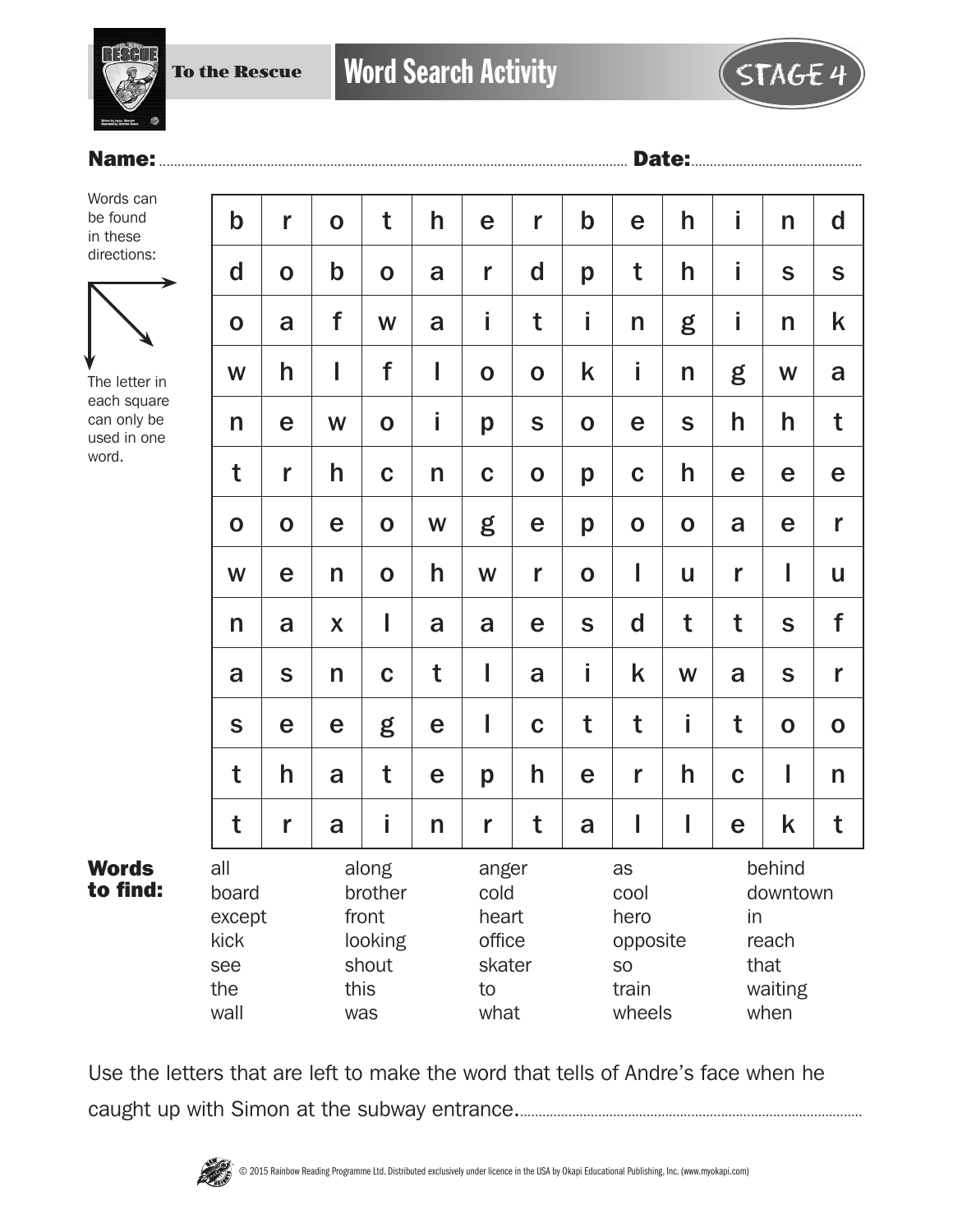To the Rescue

Board Game Activity **STAGE 4** 



- $*$  Spin the numbered spinner.
- $*$  The highest number starts.
- $*$  You need to spin the exact number to move onto the END square.





© 2015 Rainbow Reading Programme Ltd. Distributed exclusively under licence in the USA by Okapi Educational Publishing, Inc. (www.myokapi.com)